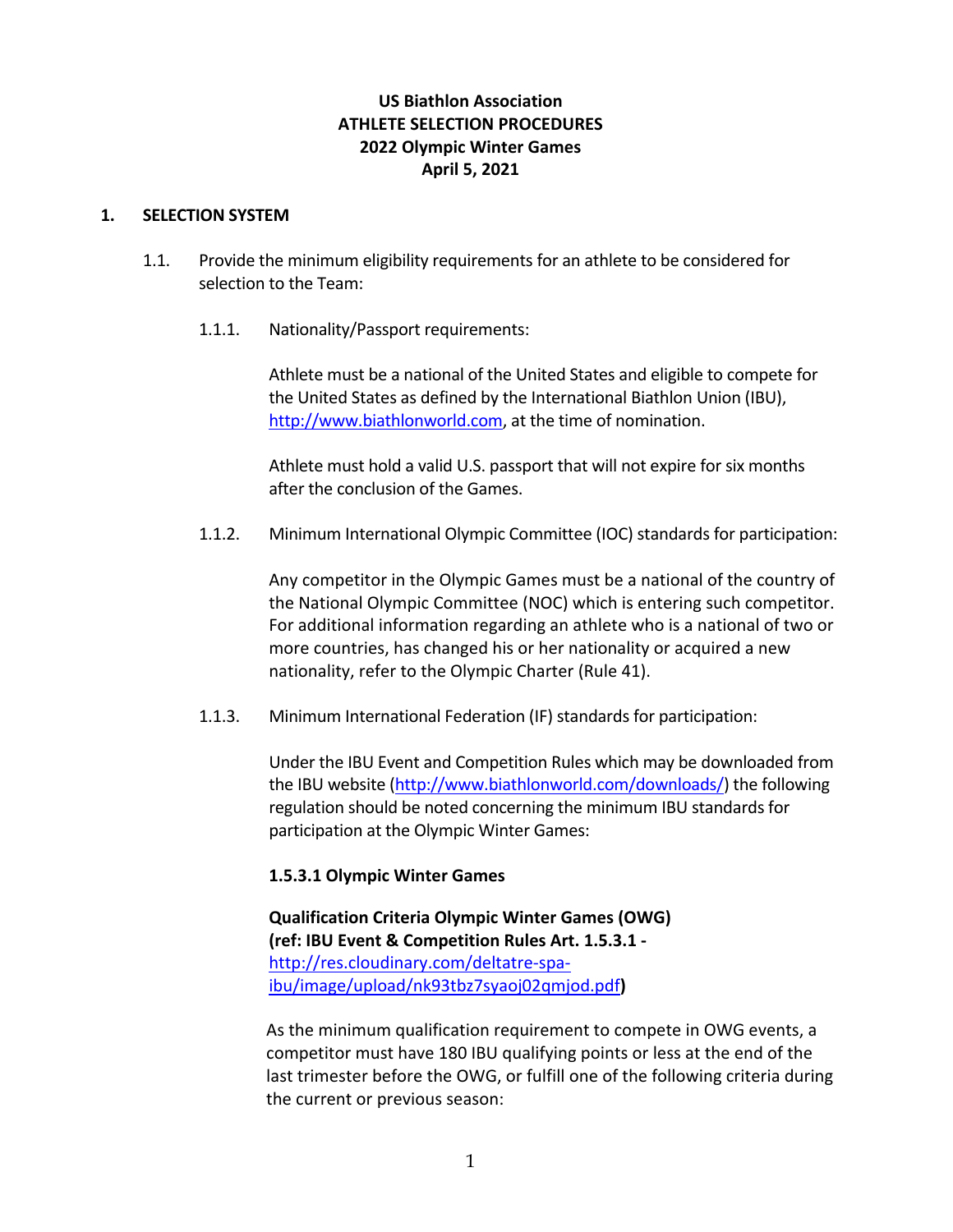- 1. Compete in two competitions earning 150 IBU qualifying points or less at IBU Cups, Open European Championships (OECH), World Championships (WCH) and/or World Cups (WC) in the Sprint or Individual, or
- 2. Two finishes in the top half at the Junior World Championships (not Youth), or
- 3. One result from each of the criteria 1. and 2. above.

All members of Relay teams must also have met this individual qualification requirement.

The complete IBU Qualification System for the 2022 Olympic Winter Games can be found here: https://www.teamusa.org/us‐ biathlon/resources/team‐selection‐procedures

- 1.1.4. Other requirements (if any):
	- Athlete must be a member in good standing of the US Biathlon Association (USBA) at the time of nomination, taking into account the USBA Code of Conduct (https://www.teamusa.org/us‐ biathlon/resources/usba‐code‐of‐conduct2).
	- Athlete must successfully complete all Games Registration requirements by stated deadline.
	- Any athlete age 18 or older will be required to undergo and successfully pass a background screen in accordance with the current USOPC Background Check Policy and Procedures, available at: www.teamusa.org/team‐usa‐athlete‐services/safe‐sport
	- Any athlete age 18 or older as of the Closing Ceremony will be required to successfully complete the U.S. Center for SafeSport's online training and education program.
- 1.2. Tryout Events:
	- 1.2.1. Provide the event names, dates and locations of all trials, events and camps to be used as part of the selection process.

**Phase 1:** 2020‐21 season World Cups and 2021 World Championships (see http://biathlonresults.com for a schedule of events)\*

# **Phase 2:**

November / December 2021 World Cups (see http://biathlonresults.com/ for a schedule of events)\*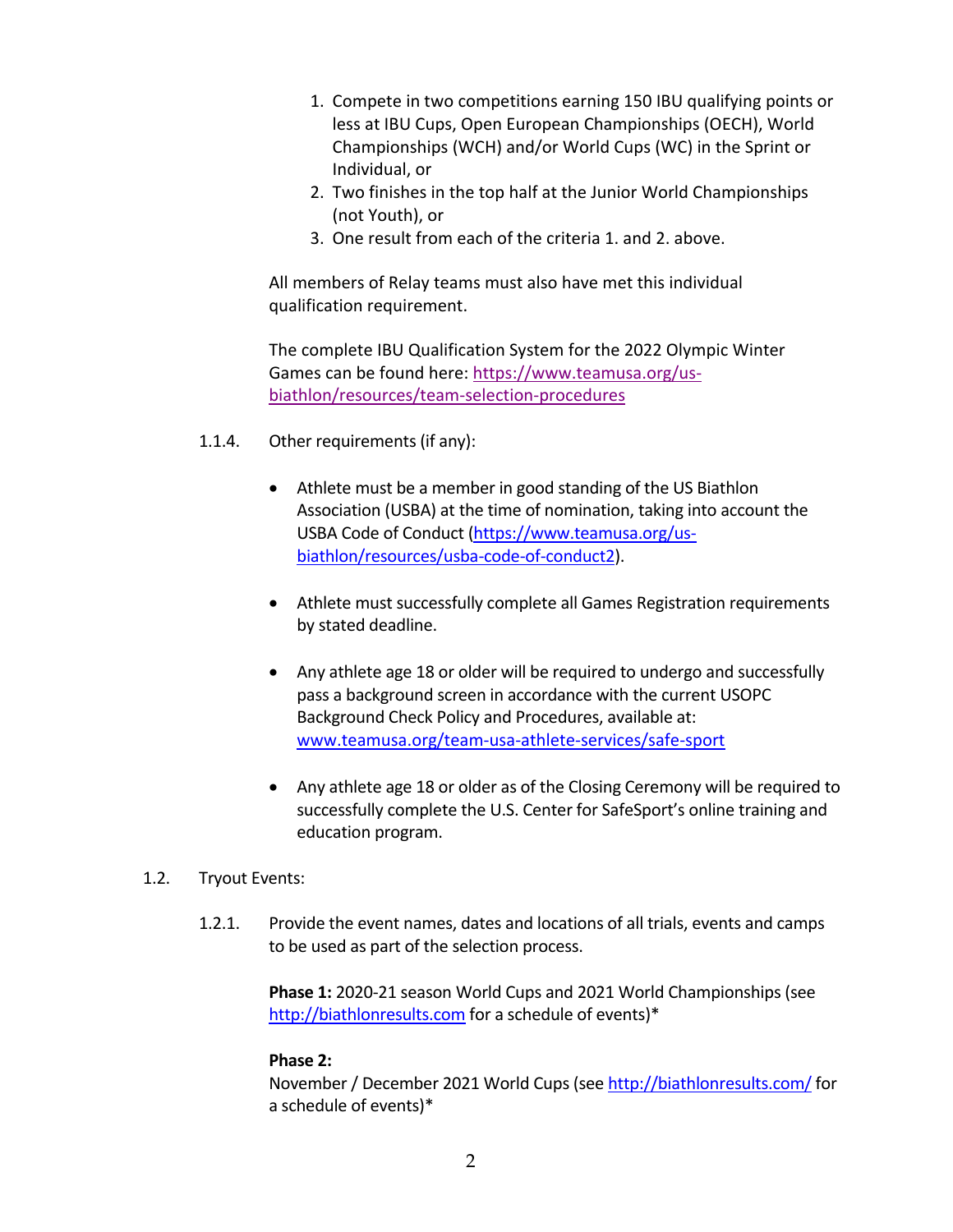# **Phase 3:**

Four competitions will be held to determine the Phase 3 selection. At the time of writing, the following race schedule is foreseen. The ICC will approve and announce any necessary changes as early as possible.

‐ 2 time trials, conducted by USBA staff, Central Europe – Jan. 1‐4, 2022. ‐ IBU Cup 4: Duszniki Zdroj, POL – Jan. 8‐9, 2022\*.

\* The exact competition dates, locations and competition types, are subject to change by IBU and can be found at www.BiathlonWorld.com.

1.2.2. Provide event names, dates, locations and description of how athletes qualify for the trials, events and camps listed above in 1.2.1. (if any).

> **Phase 1:** Selection procedures for the 2020/21 World Cup and World Championships Team can be found on the US Biathlon Association web page at this URL:

https://www.teamusa.org/US‐Biathlon/Resources/Team‐Selection‐ Procedures/International‐Team‐Selection‐Criteria

**Phase 2:** Selection procedures for the November / December 2021 World Cups will be published on the USBA web site after the Board of Directors approves the selection procedures, no later than the end of June 2021. https://www.teamusa.org/us-biathlon/resources/team-selectionprocedures

**Phase 3:** Qualification of athletes for Phase 3 team selection races will be based on US competitions, referred to as the U.S. Trials Series, in December 2021, which are open events. In addition, athletes who participate in IBU World Cups 3 and/or 4, December 6‐19, 2021 but are not named to the 2022 U.S. Olympic Team through Phase 1 and Phase 2 are qualified to compete in the Phase 3 team selection races.

1.3 Provide a comprehensive, step‐by‐step description of the method that explains how athletes will go through the selection process (include maximum Team size).

**Team Size:** The US Biathlon Association will nominate the maximum number of athletes allowed to the 2022 Olympic Winter Games, based on the number of quotas earned through the Biathlon Qualification System.

Olympic Team size will be finalized and confirmed by the IBU in January 2022. In accordance with IBU's Qualification System for the 2022 Olympic Winter Games, the maximum number of quotas available to each NOC is 12 (six per gender)\*.

\* As of the date of publishing these procedures, the team has earned enough IBU Nations Cup points to secure a minimum of 4 quotas per gender.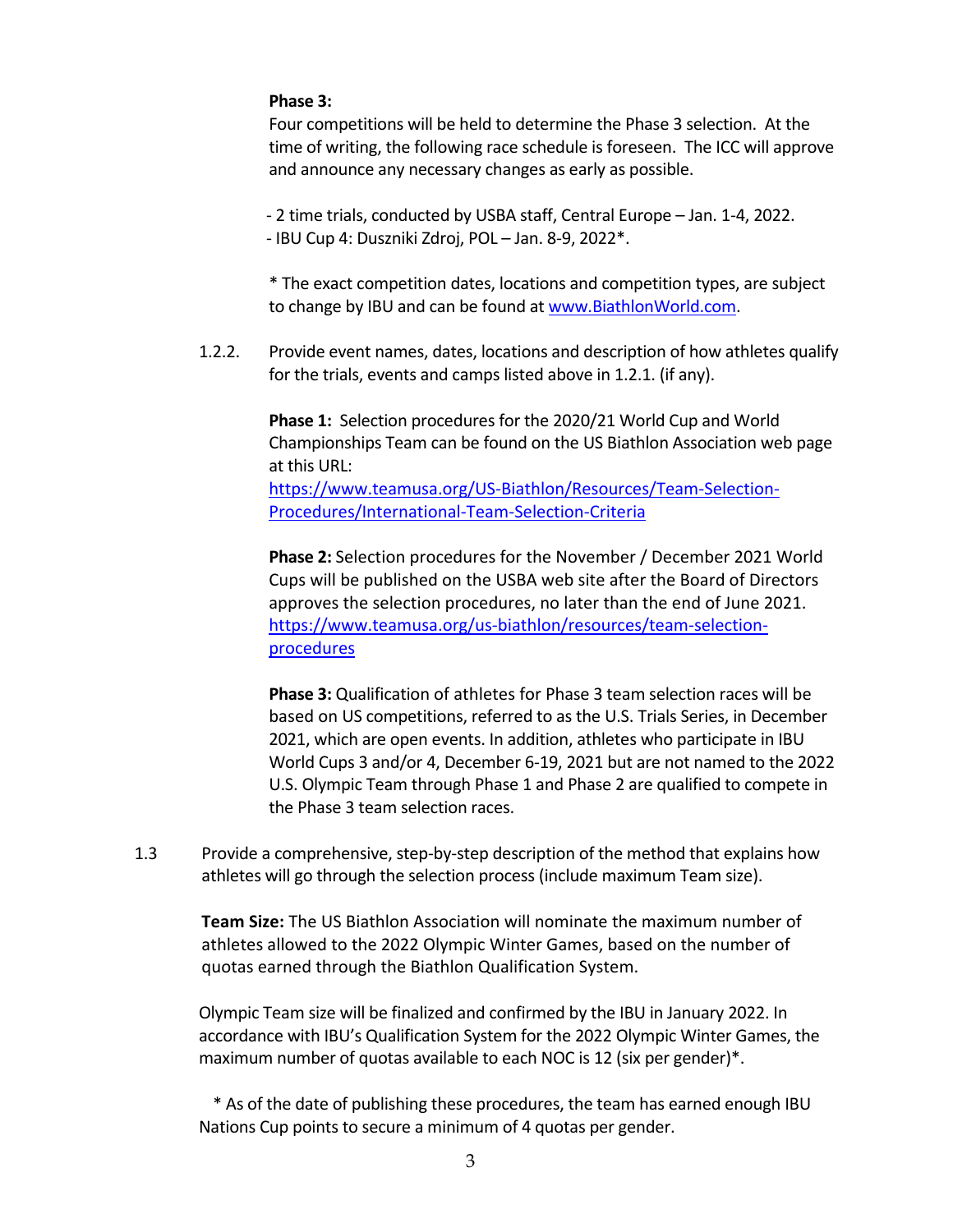# **Phase 1 ‐ Early Qualification from the 2020/2021 Season:**

Up to 50% of the team size, per gender, may qualify for the 2022 Olympic Team through Phase 1 Early qualification (rounding down for all fractions). Example: If the men's team is allowed either four or five athletes, then up to two men can qualify through Phase 1 by meeting the standards below.

Selections through USBA's process that are determined prior to knowing the final Olympic Team size for the U.S. are considered provisional until IBU confirms quotas (expected to be January 2022).

# **Standards, in priority order**:

**1 a:** Athletes who place in the top 6 in any Sprint, Individual, or Pursuit race at 2021 World Championships will qualify. If more than two athletes per gender achieve top 6 performances, the following tie‐breaking mechanisms will be employed in the order below:

- Single best 2021 World Championships result, excluding relay competitions
- Most overall WC points at the end of the 2020/21 World Cup Season.
- Best single percent back result from 2021 WCH's races. Percent back calculations will include foreign athletes in the points‐base.

**1 b:** Top 30 in the overall World Cup Final Ranking of the 2020/21 season, or two Top 12 finishes in World Cup and/or World Championships competitions of the 2020/21 season, excluding relay competitions. If the team is already filled via 1 a. above to two athletes, then no athlete may qualify by this criterion. If multiple athletes achieve a Top 30 WC overall ranking or two Top 12 results, then the team will be filled based upon the athletes' best individual placing during the 2020/21 WC (including WCHs 2021) until 50% of the team size is reached.

# **Performance Requirements for Early Qualification:**

Agreement to fulfill a training agreement signed between the United States Biathlon Association (USBA) and athlete, and the athlete's continued performance in training and competition at levels consistent with the qualifying performance standards listed above.

The training agreement for each athlete is developed by the USBA coaching staff and approved by the USBA International Competition Committee (ICC), in consultation with the athlete, within approximately one week (or another period mutually agreed upon) after the athlete's qualification for the Olympic Team. Each training agreement is individualized and specific to each athlete and is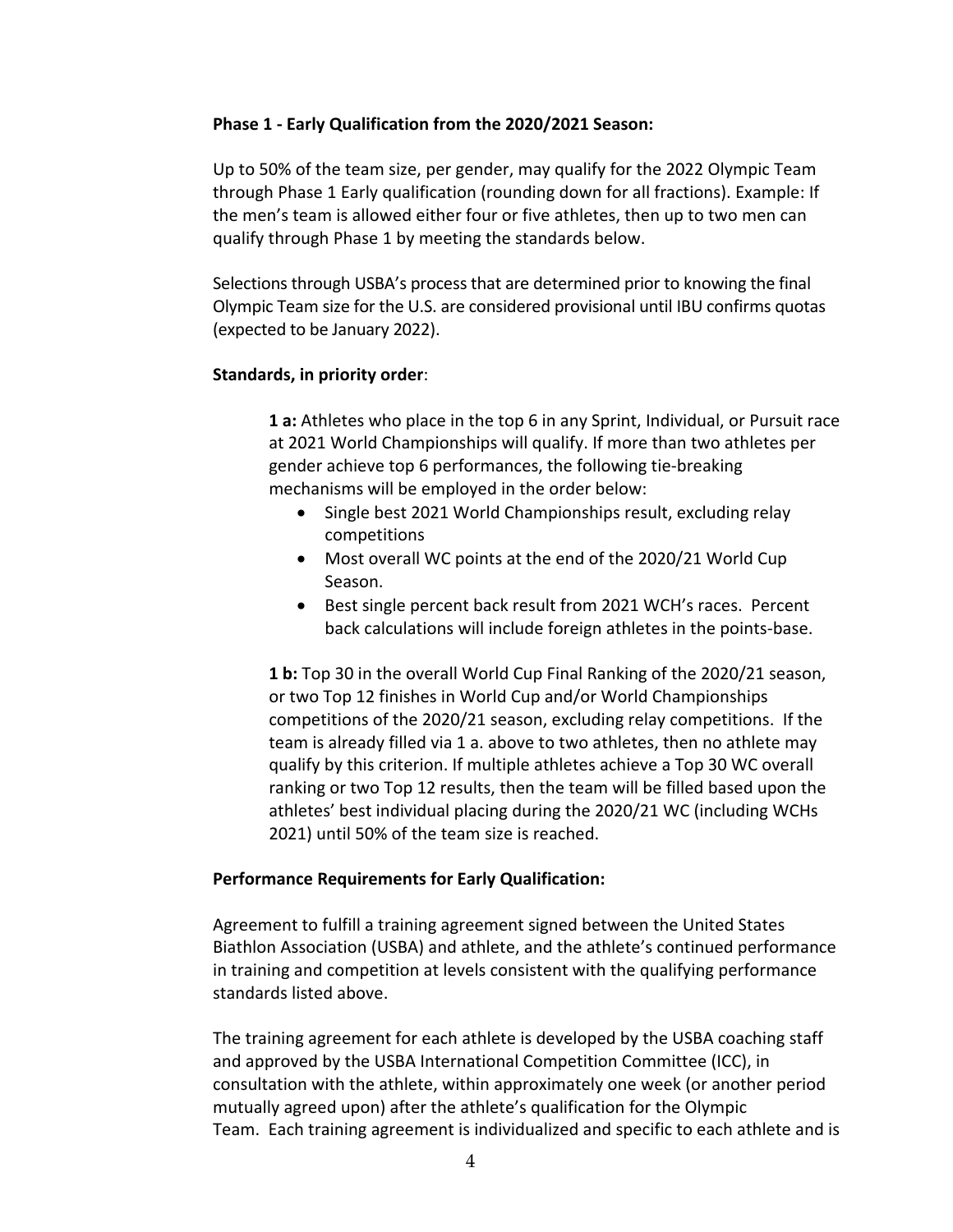intended to enable the athlete to best prepare for his/her training and participation in the Olympic Games, with the focus of the program on peak performance. Each training agreement must be submitted to and approved by the ICC prior to execution of the agreement.

*Removal from Early Qualification status:* The ICC will notify the athlete of any concerns regarding performance in writing via email within two weeks of the occasion from which the concern arose. Should a second notice of concern be sent to the athlete, the athlete will be on probation and required to fulfill specific training and performance standards to remain qualified for the Olympic Team. Failure to perform the training and/or performance standards will serve as cause for removal from early qualification status with the right to a hearing pursuant to the USBA Bylaws and Grievance Procedures or Section 9 of USOPC Bylaws. If athlete's early qualification status is revoked, the athlete would need to follow the remaining selection procedures to qualify for the Olympic Team.

If an early‐qualified athlete is removed and there is another athlete who met the performance standard for Phase 1, the ICC will fill the team based upon the athletes' best individual placing during the 2020/21 WC (including WCHs 2021) until 50% of the team size is reached.

# **Phase 2 – Qualification from the November/December 2021 World Cup races for the Olympic Team**

If 50% of the team size in a gender is filled through Phase 1, then Phase 2 is not applicable for that gender. By the end of Phase 2, the team will be filled to 50% of the team size per gender, (rounding down for all fractions) through the following procedures:

2 a. Athletes who have not already achieved early qualification to the Olympic Team through Phase 1 may qualify for the Olympic Team by achieving the Phase 2 performance standard of having at least one top 20 finish in the November/December 2021 World Cups, excluding all relay format competitions.

2 b. If spots still remain open for Phase 2, then remaining positions will be filled by the following procedures:

The athlete(s) with the single best World Cup competition placing from November/December 2021 will qualify for nomination to the Olympic team in rank order, excluding all athletes already qualified. Tie‐breaking, if needed, will follow the procedure listed below.

If, through Phase 2, more than the maximum number of athletes within a gender achieve a given performance standard, then the following tie breaking mechanisms will be employed in the order below: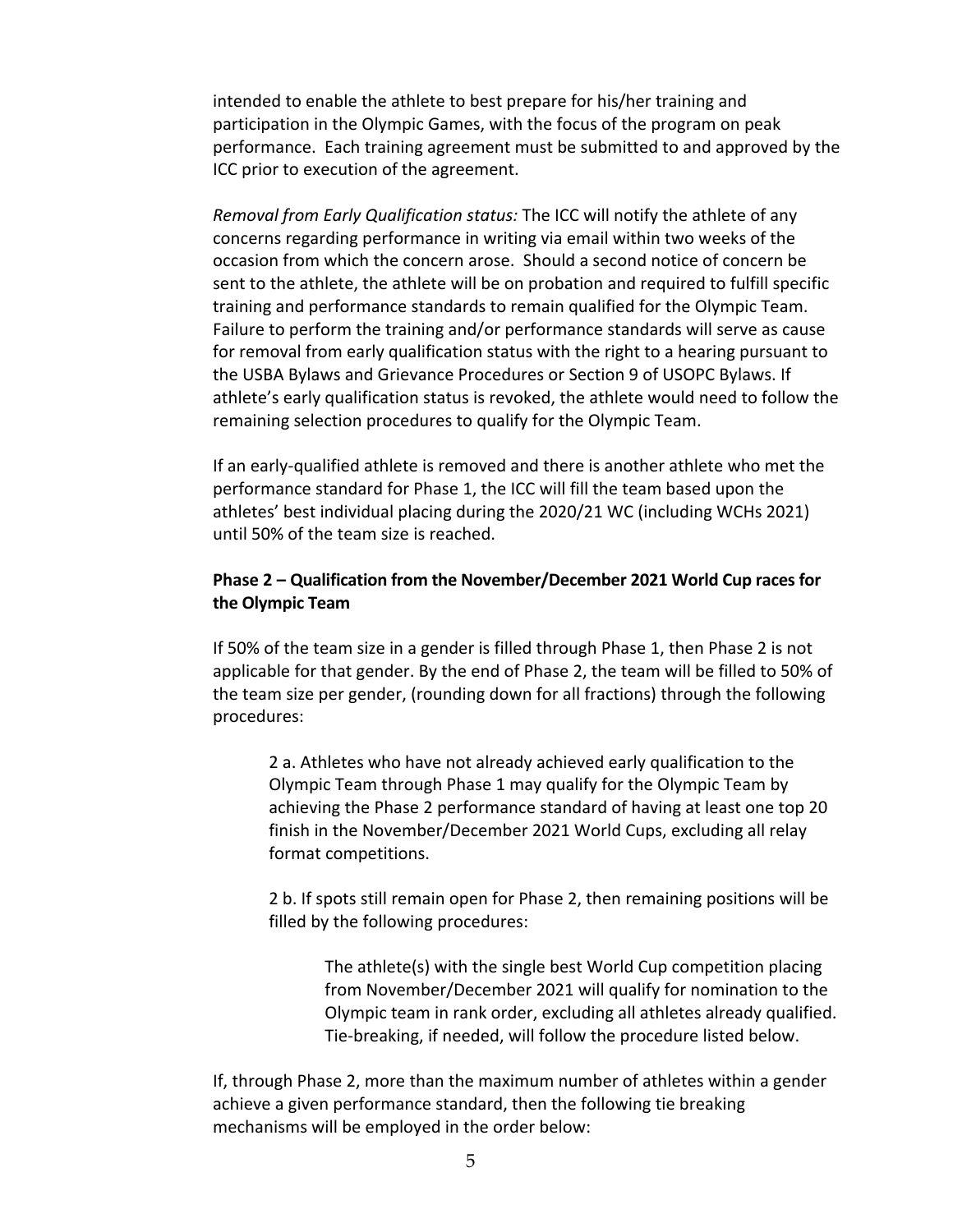- Most overall WC points at the end of December World Cups.
- Best single percent back result from the November/December 2021 World Cup competitions will be selected. Percent back calculations will include foreign athletes in the points‐base. If a tie still exists none of the tied athletes will be named and they will need to complete the remaining qualification procedures for team selection.

# **Phase 3 ‐ Qualification by Discretionary Selection and from Phase 3 Team Selection Races (time trials and IBU Cup 4):**

3 a. One athlete *will* be named by the ICC in consultation with US Biathlon staff, in accordance with the USBA Principles of Discretionary Selection (see Section 2.2.1.) *at any point following Phase 2*.

3 b. The top-ranked athlete in each gender will qualify through the Phase 3 trials races (schedule listed below) utilizing the USBA percent back scoring method, scoring any Pursuit competitions based on net times. Rankings will be calculated in the following way;

‐ 4 races, with the best 2 races counted.

NOTE: In the event that an athlete is named to the team by discretion before the completion of the Phase 3 trials races (via 3 a.), they will be omitted from the final percent‐back calculations used to determine 3 b. (top‐ranked athlete).

If the Olympic Quota allows for the selection of a fifth or sixth athlete, the next ranked athlete(s) from Phase 3 b. rankings will be qualified. If a tie exists, the athlete with the best single percent back result will be selected.

If, during 3 b. of the selection process, a tie exists and tie‐breaking procedures written here do not resolve the tie, the ICC will determine team qualification for those not already qualified using USBA Principles of Discretionary Selection (see Section 2.2.1.).

# The Phase 3 Team Selection Race schedule will include the following; Four competitions will be held to determine the Phase 3 selection. At the time of writing, the following race schedule is foreseen. The ICC will approve and announce any necessary changes as early as possible.

‐ 2 time trials, conducted by USBA staff, Central Europe – Jan. 1‐4, 2022. ‐ IBU Cup 4: Duszniki Zdroj, POL – Jan. 8‐9, 2022.

NOTE: Exact race formats and dates will be decided by the USBA High Performance staff *after* the IBU Cup 4 race schedule is released by the IBU.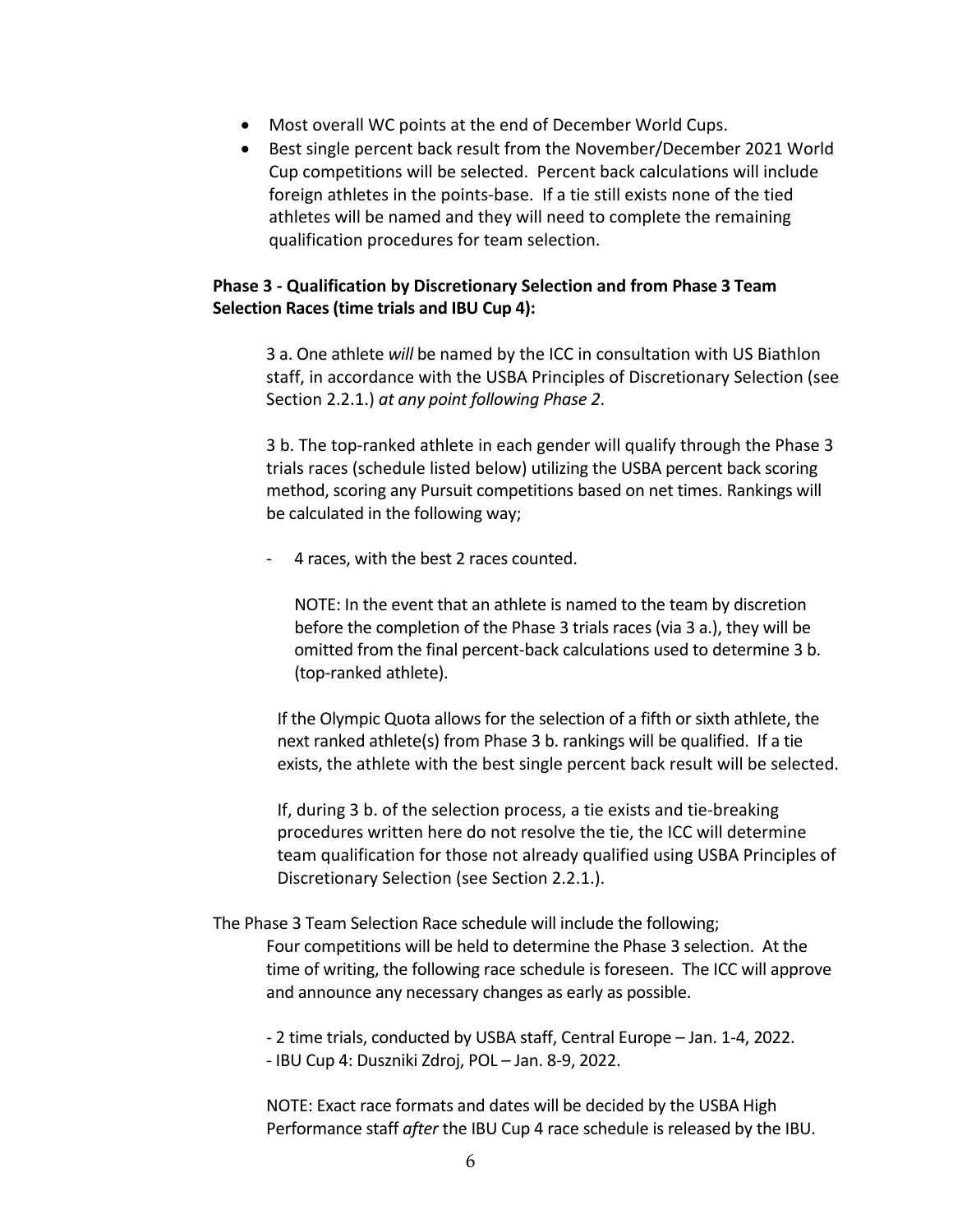Exact race formats and dates are subject to change by IBU and will be published at http://www.BiathlonWorld.com when IBU releases the final event calendar for 2021/22 Season, expected in early summer 2021.

# **Scoring and Contingencies**

# 1. **Percent Back Scoring Method:**

**An athlete's percent‐back in a race is calculated using the following formula:**

*Athlete's Percent‐Back = 2 – (Athlete's time / Average time of the top three American finishers not already nominated to the team)* If there are only two finishers that can be scored, the average of their times shall be used as the denominator in the formula above. If only one finisher can be scored, that athlete shall receive a percent‐back of 100%.

# 2. **Contingencies:**

In the event one or more of the competitions in either the Phase 3 Team Selection competitions are cancelled the following will apply as appropriate to the situation:

- a. If only three races are held, the best two of three races will be scored.
- b. If only two races are held, the single best result will be scored.

# **2. DISCRETIONARY SELECTION (if applicable)**

2.1. Provide rationale for utilizing discretionary selection (if any):

The purpose of a discretionary selection is to ensure selection of the most competitive team. The selections are meant to account for the unanticipated circumstances, which inevitably elude the principles of objective criteria.

One athlete of each gender, will be discretionarily selected by the ICC based on the USBA Principles of Discretionary Selection (see Section 2.2.1.).

- 2.2. List the discretionary criteria and explain how they will be used (if any): Note: This list is not in any order of priority:
	- 2.2.1. USBA Principles of Discretionary Selection
		- o History of performance in a specific competition type (e.g., Relay or Individual) over the current and previous two competitive seasons
		- $\circ$  Recent improvements in results or performance parameters such as ski speed and shooting performance (both in training and competition)
		- $\circ$  Recent positive trend of competition results or performance parameters, such as ski speed and shooting, indicating a potential for Olympic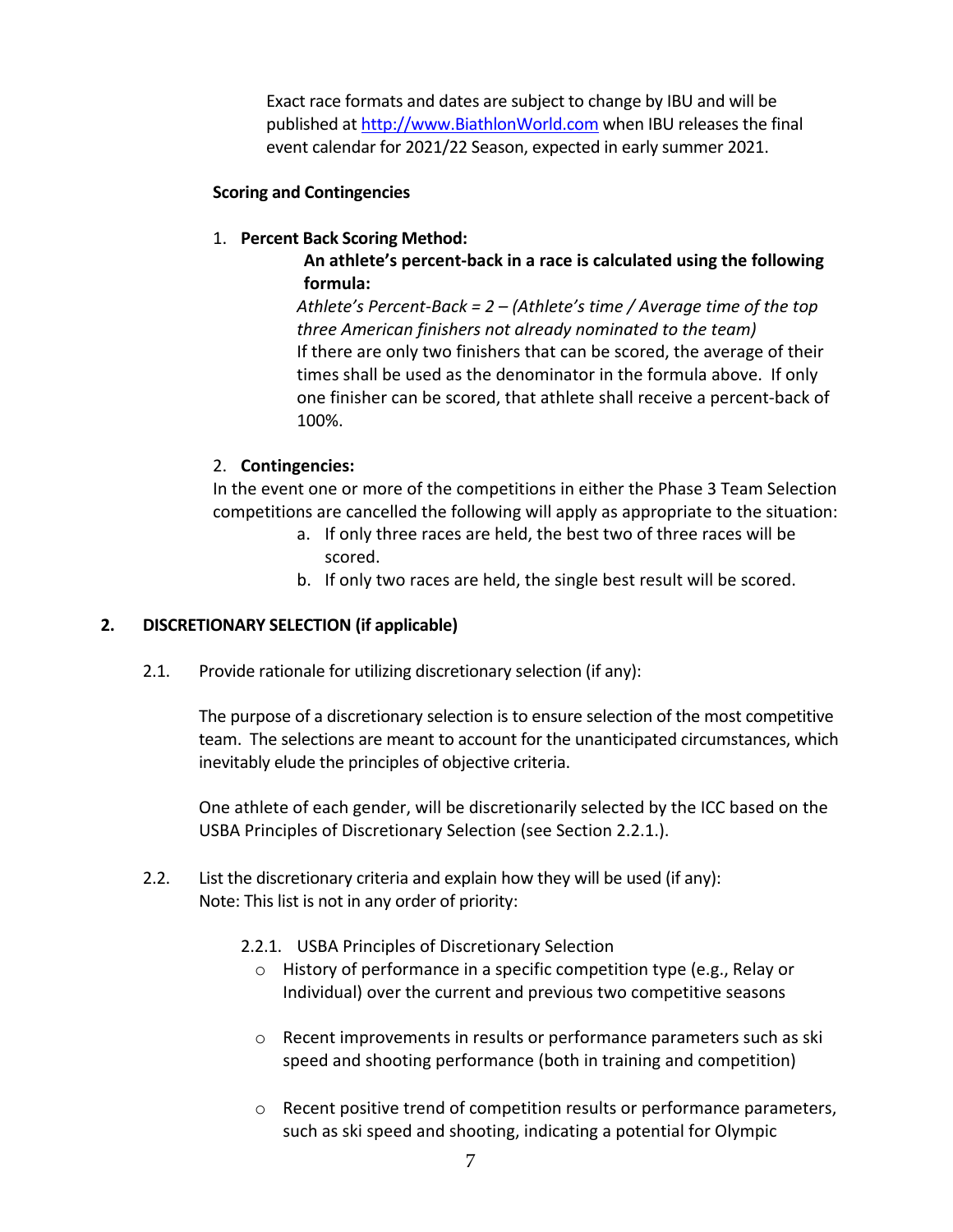success. This includes indication of medal potential in future Olympic or World Championship competition that would be materially enhanced by selection to the Team.

- o Performance/participation in the qualification process effected by illness or injury as confirmed by USBA
- o Ability to effectively contribute to a relay
- 2.3. Provide the name of the committee that will be responsible for making discretionary selections, along with a complete list of the members' titles currently serving on the committee:

# **USBA International Competition Committee (ICC)**

- **Chair**
- USBA AAC Athlete Rep(s)
- **USBA High Performance Director**
- National Guard Biathlon Coach
- (One) USBA National Team Head Coach

*Note: If any individual is unable to serve on the committee for whatever reason they will be replaced by a similarly qualified individual named by the Chairman of the USBA Board of Directors.*

2.3.1. Specify the process that will be used to identify and handle any potential conflicts of interest involving a member of the committee.

> Any member of the selection committee that has a possible conflict of interest must disclose it. If such conflict exists, the selection committee member must recuse him/herself from committee discussions and voting. Further, the committee member should not otherwise influence other members of the committee in the selection process. However, a committee member who recused him/herself, but who has relevant and necessary information with respect to athlete performance, for example a national team coach or high performance director, may, if requested by the selection committee, provide such information to the committee so long as such information is provided in a fair and unbiased manner and the committee member who declared the conflict of interest does not vote toward the final decision.

# **3. REMOVAL OF ATHLETES**

3.1. Prior to entry by name to the Local Organizing Committee by the USOPC, the US Biathlon Assoc. has jurisdiction over potential nominees.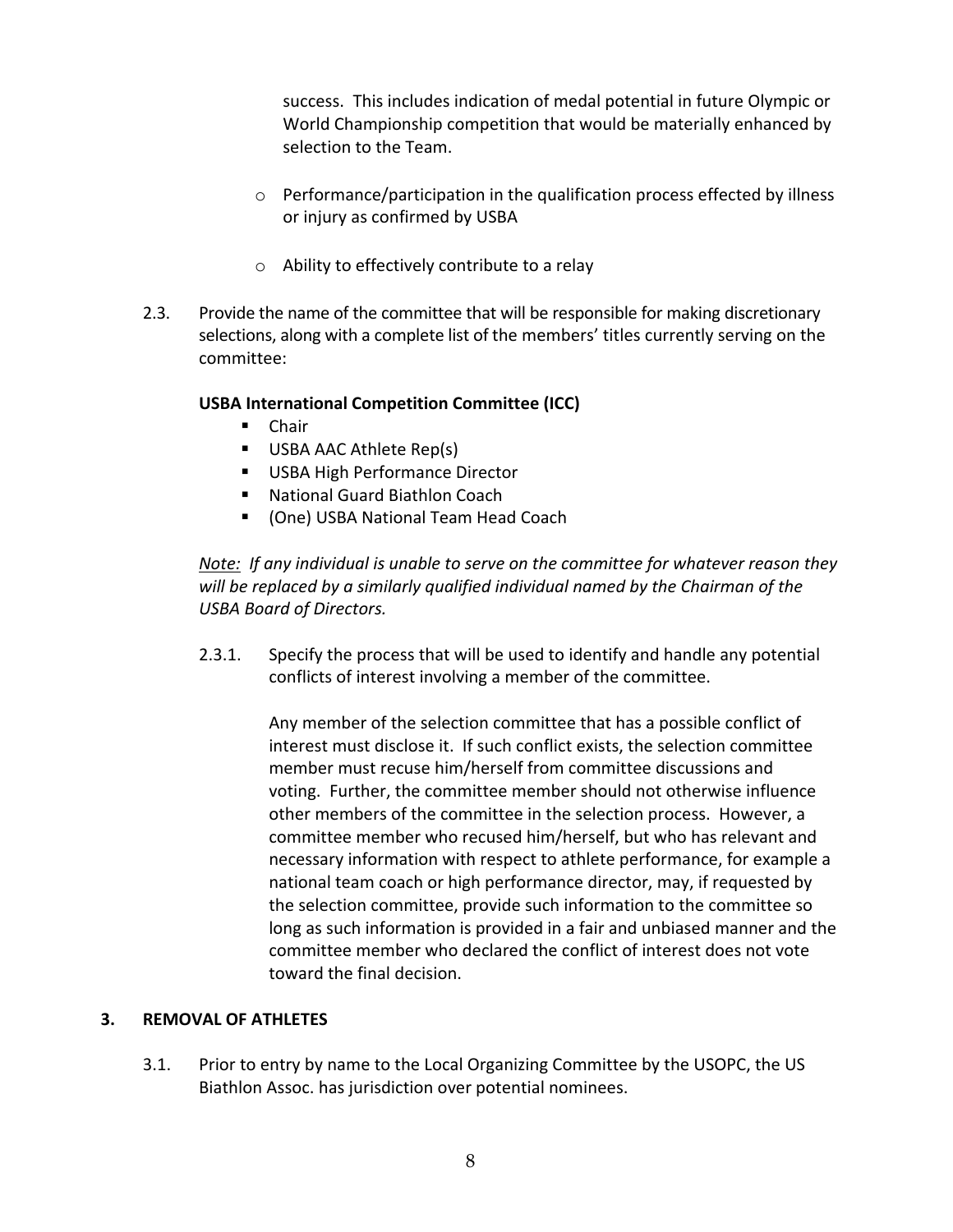An athlete who is to be nominated to the Team by the US Biathlon Assoc. may be removed for any of the following reasons, as determined by the US Biathlon Assoc.:

- 3.1.1. Voluntary withdrawal. Athlete must submit a written letter to the US Biathlon Assoc. CEO.
- 3.1.2. Injury or illness as certified by a physician (or medical staff) approved by the US Biathlon Assoc. If an athlete refuses verification of his/her illness or injury by a physician (or medical staff) approved by the US Biathlon Assoc., his/her injury will be assumed to be disabling and he/she may be removed.
- 3.1.3. Failure to participate in Mandatory Training and/or Competition as defined in Section 9 of these procedures.
- 3.1.4. Violation of the US Biathlon Assoc.'s Team Code of Conduct, found at: https://www.teamusa.org/US‐Biathlon/Resources/Team‐Selection‐ Procedures/USBA‐Team‐Code‐of‐Conduct
- 3.1.5. Violation of the training agreement described in Phase 1 of the qualification procedures listed in this document

An athlete who is removed from the Team pursuant to this provision has the right to a hearing per the USBA's Bylaws (Chapters 28, 29, 30, 31 and 32) and the USOPC's Bylaws, Section 9.

3.2. Once athlete entries have been submitted to the Local Organizing Committee by the USOPC, the USOPC has jurisdiction over the Team, at which time, in addition to any applicable USBA Code of Conduct, the USOPC's Code of Conduct and Grievance Procedures apply. The USOPC's Code of Conduct is included in the Games Forms made available prior to the respective Games; the USOPC's Grievance Procedures can be found at:

http://www.teamusa.org/Footer/Legal/Governance‐Documents

3.3. An athlete may be removed as a nominee to the Team or from the Team for an adjudicated violation of IOC, WADA, IBU, USADA and/or USOPC anti‐doping protocol, policies and procedures, as well as the U.S. Center for SafeSport Code, the USOPC Athlete Safety Policy and the US Biathlon Assoc. SafeSport Policy, as applicable.

# **4. REPLACEMENT OF ATHLETES**

- 4.1. Describe the selection and approval process for determining replacement athlete(s) should a vacancy occur:
	- 4.1.1. prior to submission of Entries by Name to the Local Organizing Committee, including any applicable group or committee:

The replacement athletes will be determined based on the ranking list as described in section 3 b. of the Phase 3 qualification process above.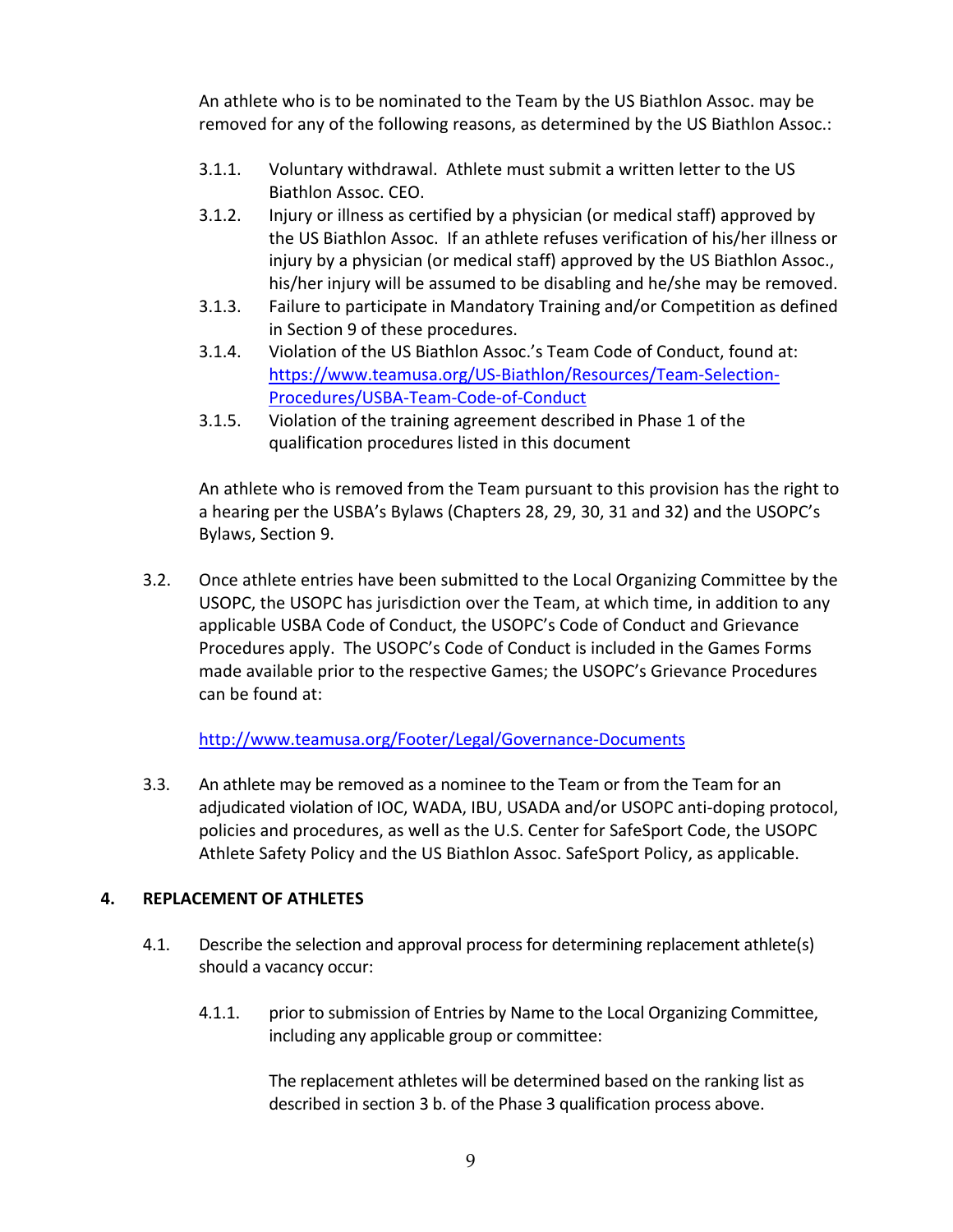4.1.2. after submission of Entries by Name to the Local Organizing Committee, including any applicable group or committee:

> The same process outlined in Section 4.1.1. will be used provided USBA is still authorized to add a replacement athlete to the Team, in accordance with the IBU Qualification System, and any applicable IOC and/or LOC rules.

# **5. SUPPORTING DOCUMENTS**

US Biathlon will retain the approved Selection Procedures and all supporting documents, including scouting or evaluation forms, etc., and data from the selection process for six months past the date of the Closing Ceremony of the Games.

# **6. REQUIRED DOCUMENTS**

In addition to the USOPC Code of Conduct, the following documents are required to be signed by an athlete as a condition of nomination to the Olympic Games:

US Biathlon Team Code of Conduct – www.teamusa.org/US‐Biathlon/Resources/Team‐ Selection‐Procedures/USBA‐Team‐Code‐of‐Conduct

# **7. PUBLICITY/DISTRIBUTION OF PROCEDURES**

The USOPC approved Selection Procedures (complete and unaltered) will be posted/published by the USBA in the following location(s):

USBA Web site: www.teamusa.org/US‐Biathlon/Resources/Team‐Selection‐ **Procedures** 

These procedures will be posted as soon as possible, but not more than five business days following notice of approval by the USOPC.

# **8. DATE OF NOMINATION**

Nomination of athletes, including replacements, will be announced to all athletes and submitted to the USOPC on or before: 16 January 2022.

# **9. MANDATORY TRAINING AND/OR COMPETITION**

The athletes qualified for the Olympic Team will be required to attend World Cup competitions and a training camp from January 24, 2022 (or on the date when they are qualified to the team whichever comes later) through February 3, 2022 in preparation for the Olympic Winter Games. Reasonable requests for absence from the training camp will be reviewed on a case‐by‐case basis by the staff and approved by the USBA International Competition Committee.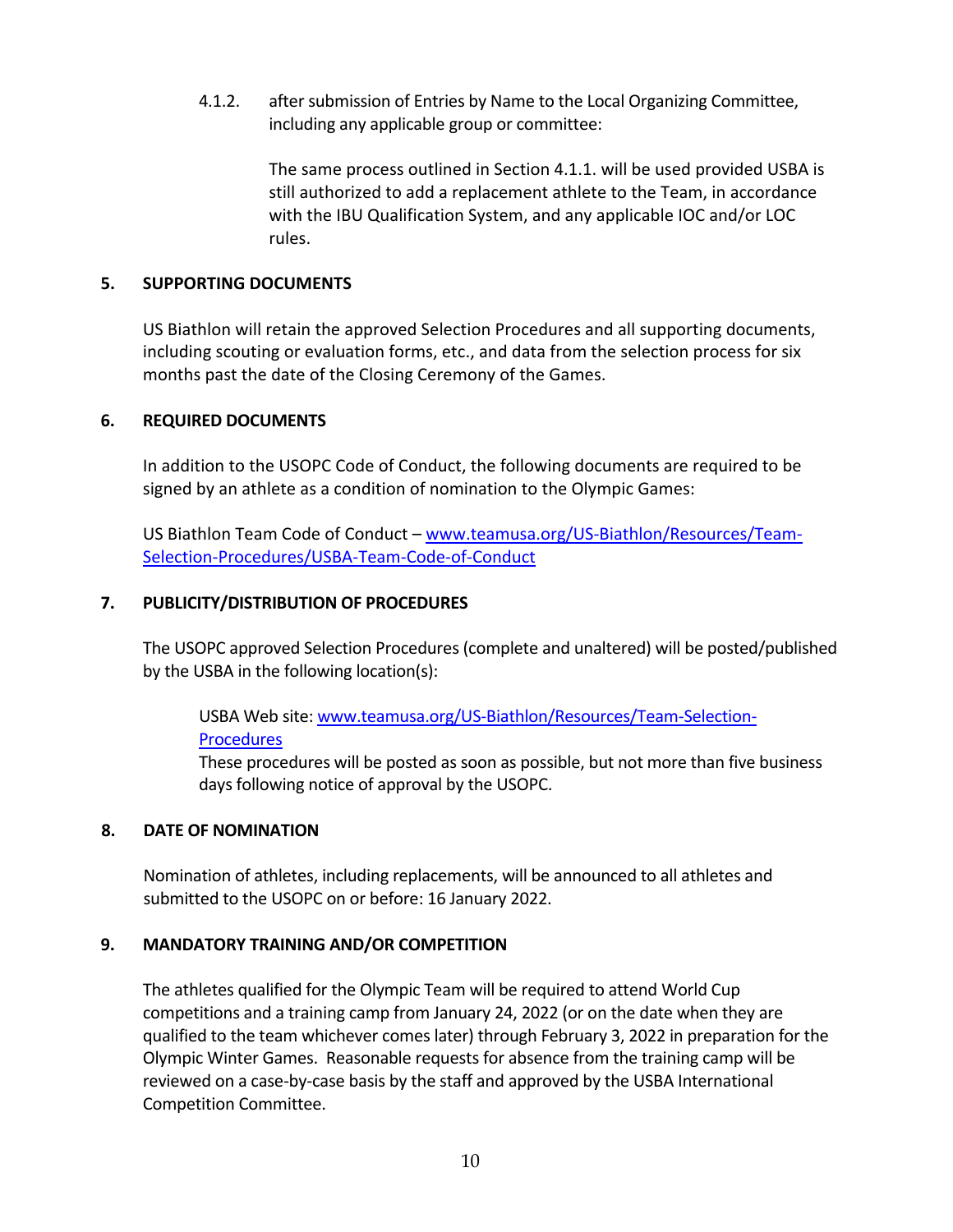Location of the training camps will be posted on the USBA website www. USBiathlon.org at least 30 days prior to the start of the camp.

# **10. ANTI‐DOPING REQUIREMENTS**

Athletes must adhere to all IOC, IBU, WADA, USADA and USOPC anti‐doping protocols, policies and procedures, as applicable. This includes participation in Out‐of‐Competition Testing as required by the IOC, WADA, IBU, USADA and USOPC rules, as applicable.

# **11. DEVELOPMENT OF SELECTION PROCEDURES**

The following committee/group (include names and titles) was responsible for creating these Selection Procedures:

US Biathlon Association International Competition Committee Chair: Jay T. Kearney AAC Athlete Rep: Haley Stewart USBA High Performance Director: Lowell Bailey National Guard Biathlon Coach: Andrew Galinas USBA National Team Head Coach WM: Armin Auchentaller

# **12. NGB/HPMO BYLAWS AND GRIEVANCE PROCEDURES**

The USBA Bylaws and Grievance Procedures can be found at: http://www.teamusa.org/US‐Biathlon/About‐Us/Governance.aspx

# **13. INTERNATIONAL DISCLAIMER**

These procedures are based on IOC and IBU rules and regulations as presently known and understood. Any change in the selection procedures caused by a change in IOC or IBU rules and regulations will be distributed to the affected athletes immediately. The selection criteria are based on the latest information available to USBA. However, the selections are always subject to unforeseen, intervening circumstances, and realistically may not have accounted for every possible contingency.

If any force of nature, or force majeure, should cause the alteration or cancellation of any of the selection events listed in this document, these selection procedures may be revised, pursuant to their resubmission to the USOPC.

# **14. ATHLETE OMBUDSMAN**

The Athlete Ombudsman provides cost‐free, independent and confidential advice regarding athlete rights, grievance procedures and any other related guidance pertaining to selection procedures and can assist in mediating disputes between athletes and their NGB.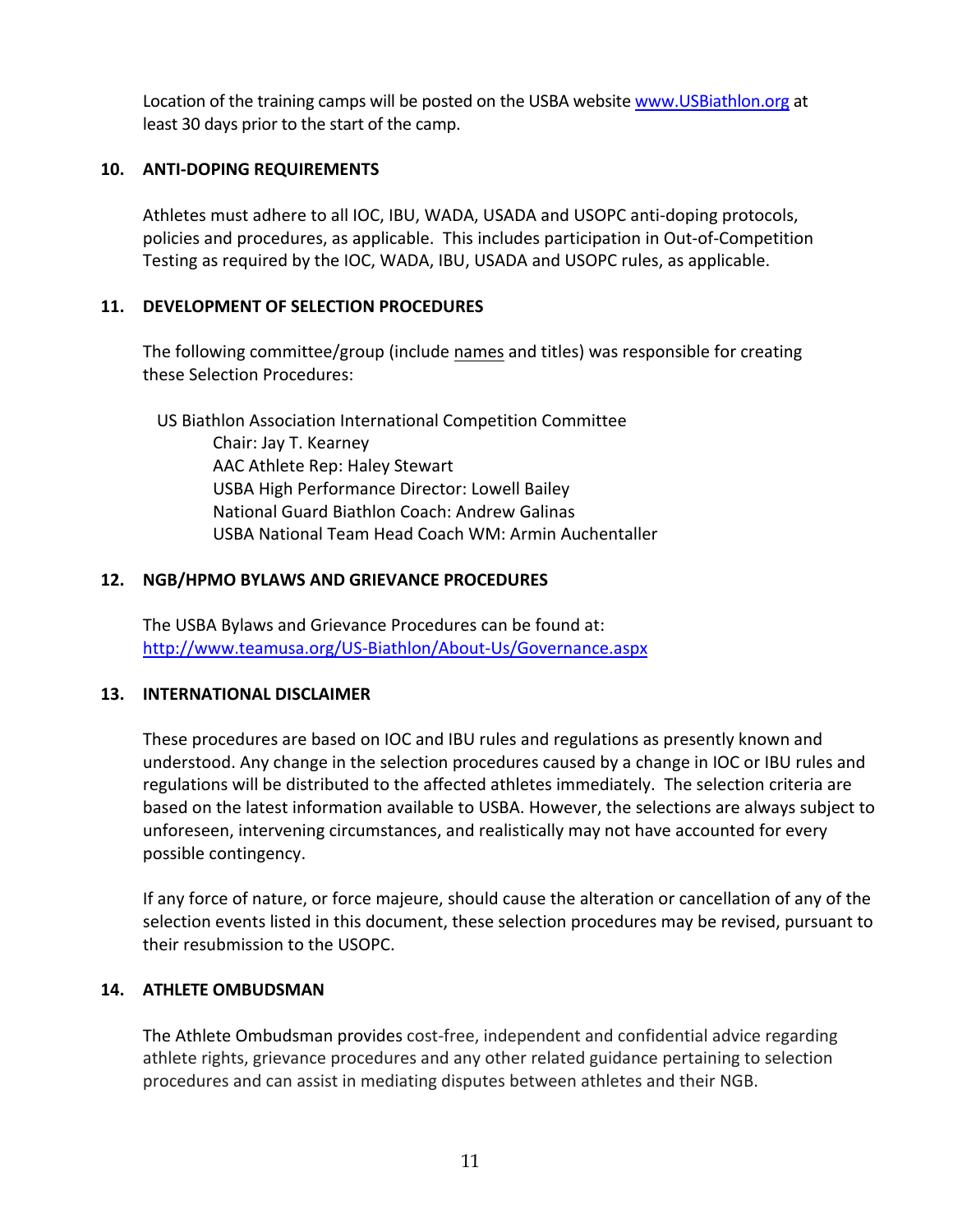To contact the Athlete Ombudsman Office: 

PHONE: (719) 866‐5000  EMAIL: ombudsman@usathlete.org WEBSITE: www.usathlete.org

#### **15. NGB SIGNATURES**

**I certify that I have read and understand the standards/criteria set by our IF and incorporated those standards/criteria into our Selection Procedures. I further certify that the information provided herein regarding Athlete Selection Procedures represents the method approved by USBA.**

| <b>Position</b>                                                      | <b>Print Name</b>    | <b>Signature</b>                                   | Date                  |
|----------------------------------------------------------------------|----------------------|----------------------------------------------------|-----------------------|
| <b>US Biathlon President</b><br>& CEO                                | Max Cobb             | Max K. Cobb<br>Max K. Cobb (Apr 6, 2021 09:25 EDT) | Apr 6, 2021           |
| US Biathlon High<br>Performance Director                             | Lowell Bailey        | $\lfloor$ Couvell Bailey                           | $\lfloor$ Apr 6, 2021 |
| <b>USOPC Athletes'</b><br><b>Advisory Council</b><br>Representative* | <b>Haley Stewart</b> | Haley J. Stewart (Apr 6, 2021 08:14 MDT)           | $\mu$ Apr 6, 2021     |

\* If the USOPC AAC Representative has delegated authority to the Alternate AAC Representative to sign the Selection Procedures, attach a letter from the AAC Representative indicating the reason he/she has delegated authority.

\* Signature by the Athlete Representative constitutes that he/she has read and understands the Selection Procedures. If the Athlete Representative reads and does not agree with the Athlete Selection Procedures being submitted by the USBA, he/she may submit those reasons in writing to his/her Sport Performance Team.

\* If, for some reason, a sport does not have an elected USOPC AAC Representative, the NGB must designate an athlete from that sport to review and sign the Selection Procedure.